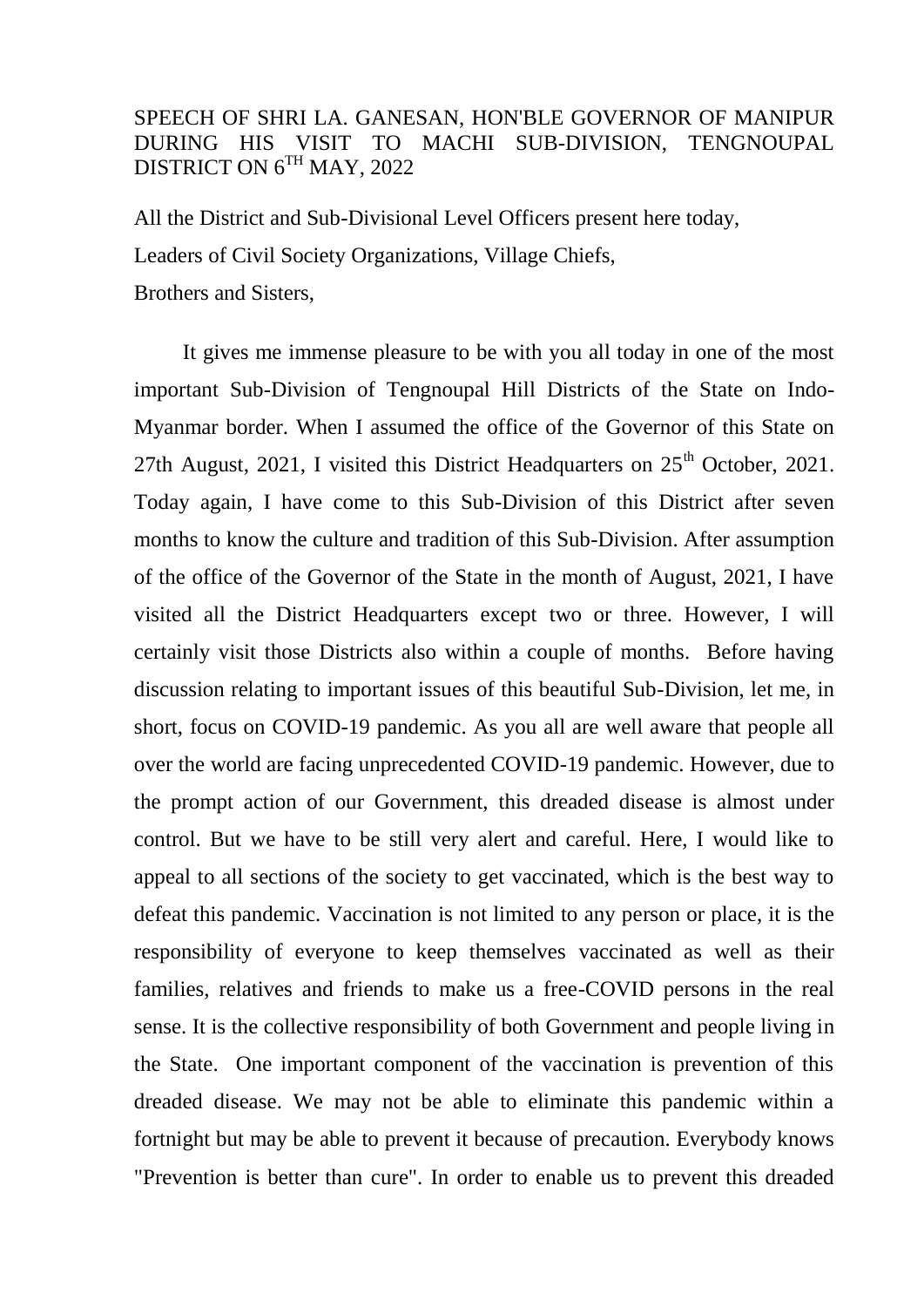disease, first of all we all have to be vaccinated. Government is making relentless efforts to vaccinate and cooperation from the general public is quite mandatory at this critical juncture. The relentless efforts of Health workers and front-line warriors are indeed commendable and praiseworthy by one and all.

 As far as my opinion is concerned, vaccination is the first priority to prevent this pandemic and, therefore, I would like to make my sincere appeal to all you to get vaccinated at the earliest possible. This will be the only best way to prevent this pandemic at this critical juncture.

 My second point is "Swachh Bharat Mission". As you are all well aware, Swachh Bharat Mission, a clean India campaign is the responsibility of all of us. It is a mass movement launched by the Government of India under the leadership of our Prime Minister to make India, Clean India by 2019. Unfortunately, it has not been so effective before because of the lack of awareness and cooperation of the people, lack of supervision of concerned Departments, lack of accountability of the concerned people, lack of dedication and sincerity among the Government machineries. Cleanliness is holiness and this mission is intended to cover all the rural, urban areas and Hill Districts for maintaining cleanliness all over the country. One important component of the campaign is elimination of open defecation in the country. Manipur is well advanced on this front and large parts of the State have been declared as open defecation free. A huge positive of open defecation free is that it can keep the people healthy and check crime against women in the rural and remotest areas of both Valley and Hill Districts. Further, maintenance of cleanliness and hygiene in India would bring the great opportunity in the country to enhance its economic status by improving tourism as well as keeping the citizens healthy and happy. Cleanliness would keep everyone happy and healthy in all respects physically, mentally, socially and intellectually by reducing the chance of diseases. I do hope this will continue on regular basis here also. Here, efforts